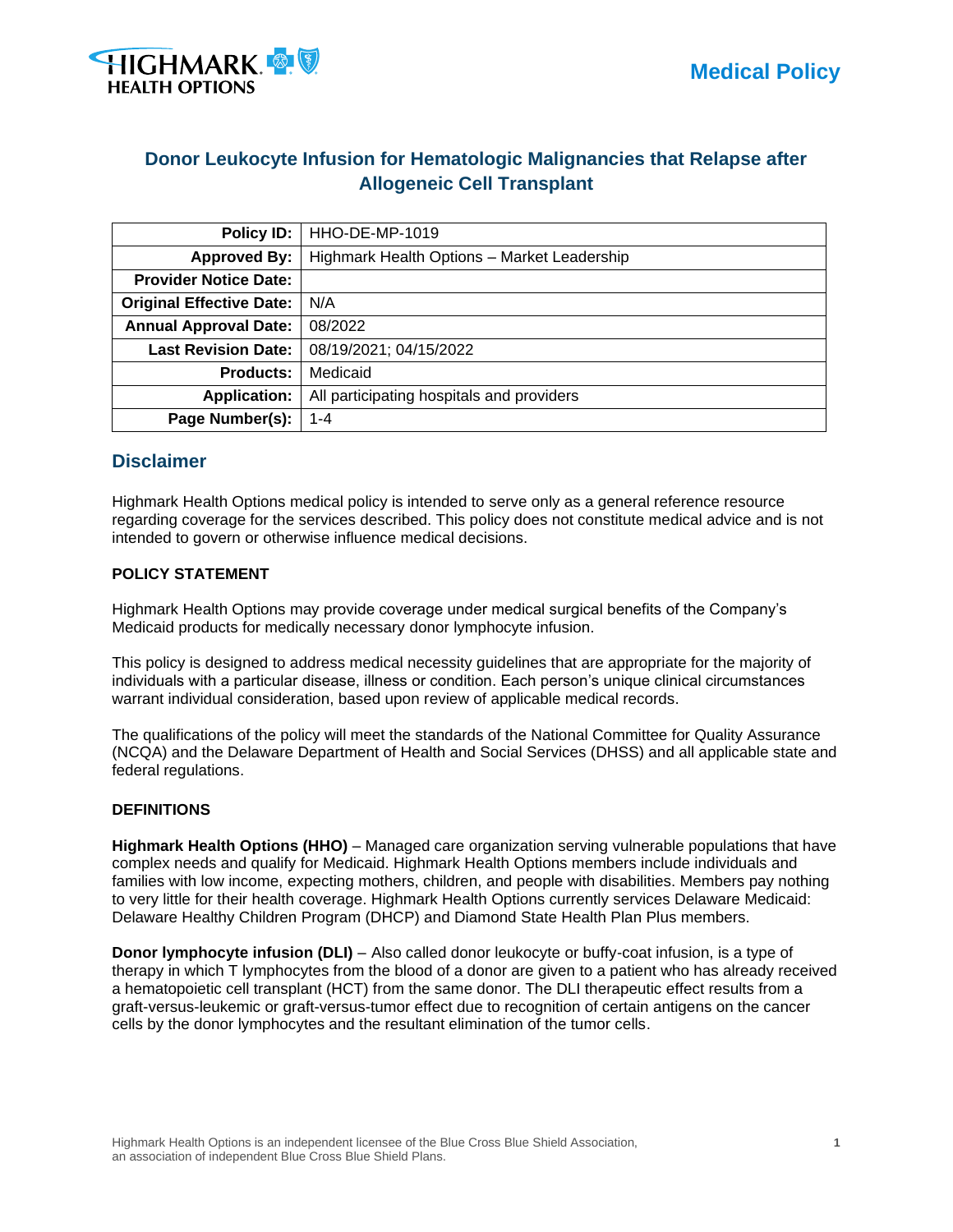

#### **PROCEDURES**

Prior authorization is required.

#### **Donor Leukocyte Infusion**

DLI may be considered medically necessary for adults and children following allogeneic HCT that was originally considered medically necessary for the treatment of a hematologic malignancy that has relapsed, or does not respond, to prevent relapse in the setting of a high risk of relapse, or to convert a patient from mixed to full donor chimerism with ANY ONE of the following conditions:

- Individuals with acute myeloid leukemia (AML); or
- Individuals with chronic myeloid leukemia (CML); or
- Individuals with Hodgkin's disease (HD); or
- Individuals with acute lymphocytic leukemia (ALL); or
- Individuals with multiple myeloma.

DLI is considered experimental/investigational following allogeneic HCT that was originally considered investigational for the treatment of a hematologic malignancy and therefore noncovered because the safety and/or effectiveness of this services cannot be established by the available published peerreviewed literature.

DLI is considered experimental/investigational as a treatment of non-hematologic malignancies following a prior allogeneic HCT and therefore noncovered because the safety and/or effectiveness of this service cannot be established by the available published peer-reviewed literature.

Other applications of DLI are considered experimental/investigational, including but not limited to its use in patients with, myelodysplastic syndromes, non-Hodgkin's lymphoma and autism spectrum disorder and therefore noncovered because the safety and/or effectiveness of this service cannot be established by the available published peer-reviewed literature.

Charges for the leukapheresis procedure for the donor are eligible for payment when the donor leukocyte infusion is covered. Payment for eligible donor leukapheresis procedures may be equated to therapeutic apheresis; for white blood cells.

#### **Genetic Modification of Donor Leukocytes**

Genetic modification of donor leukocytes is considered experimental/investigational and therefore noncovered because the safety and/or effectiveness of this service cannot be established by the available published peer-reviewed literature.

#### **Post-payment Audit Statement**

The medical record must include documentation that reflects the medical necessity criteria and is subject to audit by Highmark Health Options at any time pursuant to the terms of your provider agreement.

#### **Place of Service**

Experimental/investigational (E/I) services are not covered regardless of place of service.

Donor leukocyte infusion for hematologic malignancies that relapse after allogeneic cell transplant are typically outpatient procedures which are only eligible for coverage as inpatient procedures in special circumstances, including, but not limited to, the presence of a comorbid condition that would require monitoring in a more controlled environment such as the inpatient setting.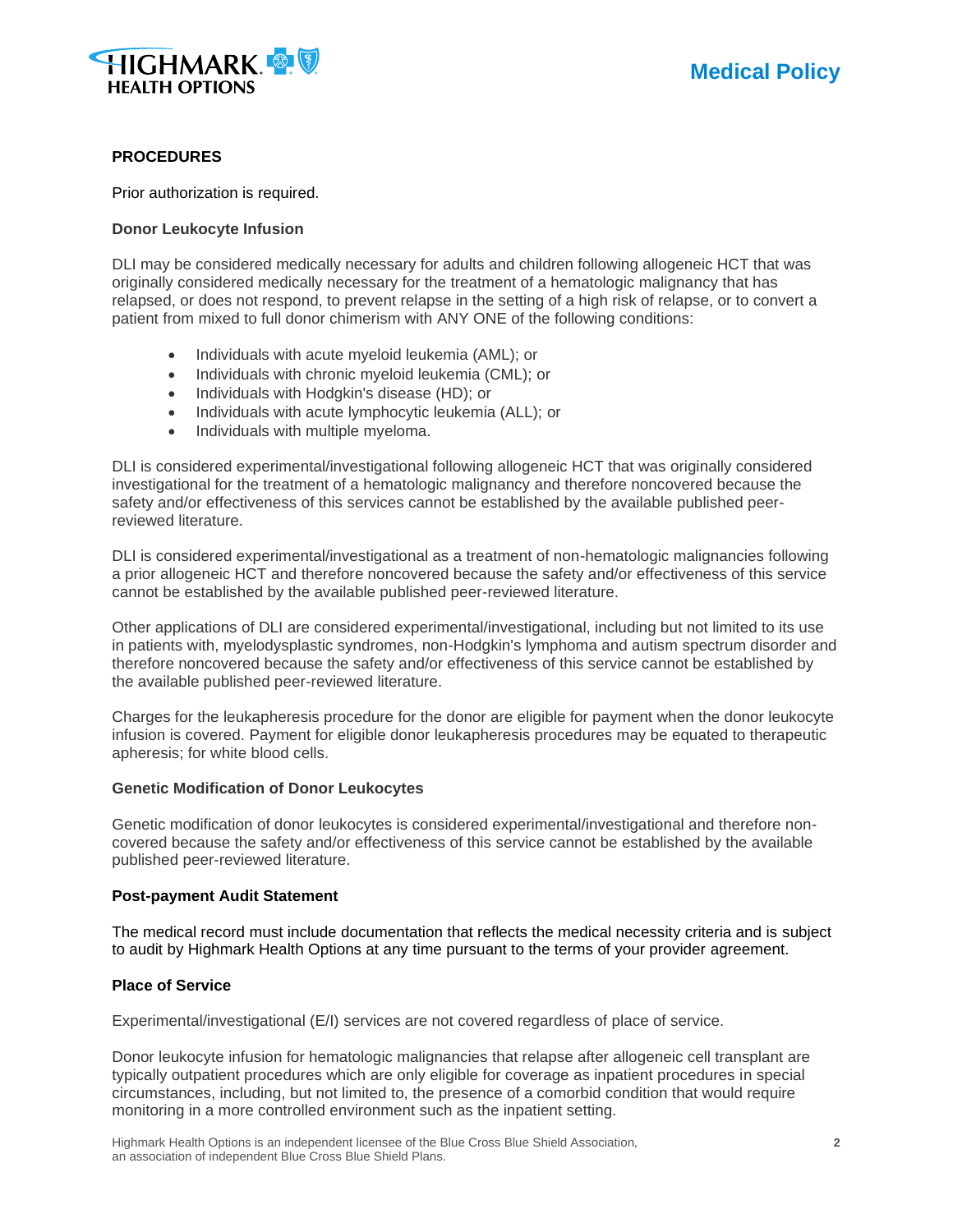

### **CODING REQUIREMENTS**

| <b>CPT code</b> | <b>Description</b>                                                                                           |
|-----------------|--------------------------------------------------------------------------------------------------------------|
| 36511           | Therapeutic apheresis; for white blood cells.                                                                |
| 38242           | Bone marrow or blood-derived peripheral stem cell transplantation; allogeneic donor<br>lymphocyte infusions. |

#### **Covered diagnosis codes for procedure code 38242**

| C81.00 | C81.01             | C81.02 | C81.03 | C81.04 | C81.05 | C81.06 |
|--------|--------------------|--------|--------|--------|--------|--------|
| C81.07 | C81.08             | C81.09 | C81.10 | C81.11 | C81.12 | C81.13 |
| C81.14 | C81.15             | C81.16 | C81.17 | C81.18 | C81.19 | C81.20 |
| C81.21 | C81.22             | C81.23 | C81.24 | C81.25 | C81.26 | C81.27 |
| C81.28 | C81.29             | C81.30 | C81.31 | C81.32 | C81.33 | C81.34 |
| C81.35 | C81.36             | C81.37 | C81.38 | C81.39 | C81.40 | C81.41 |
| C81.42 | C81.43             | C81.44 | C81.45 | C81.46 | C81.47 | C81.48 |
| C81.49 | C81.70             | C81.71 | C81.72 | C81.73 | C81.74 | C81.75 |
| C81.76 | C81.77             | C81.78 | C81.79 | C81.90 | C81.91 | C81.92 |
| C81.93 | C81.94             | C81.95 | C81.96 | C81.97 | C81.98 | C81.99 |
| C90.00 | C90.01             | C90.02 | C91.00 | C91.01 | C91.02 | C91.10 |
| C91.11 | C91.12             | C91.30 | C91.31 | C91.32 | C91.50 | C91.51 |
| C91.52 | C91.60             | C91.61 | C91.62 | C91.90 | C91.91 | C91.92 |
| C91.A0 | C91.A1             | C91.A2 | C91.Z0 | C91.Z1 | C91.Z2 | C92.00 |
| C92.01 | C92.02             | C92.10 | C92.11 | C92.12 | C92.20 | C92.21 |
| C92.22 | C92.30             | C92.31 | C92.32 | C92.40 | C92.41 | C92.42 |
| C92.50 | C <sub>92.51</sub> | C92.52 | C92.60 | C92.61 | C92.62 | C92.90 |
| C92.91 | C92.92             | C92.A0 | C92.A1 | C92.A2 | C92.Z0 | C92.Z1 |
| C92.Z2 |                    |        |        |        |        |        |

#### **Noncovered diagnosis codes for procedure code 38242**

| F84.0<br>F84.3<br>F84.5<br>F84.8 | F84.9 |
|----------------------------------|-------|
|----------------------------------|-------|

#### **REIMBURSEMENT**

Participating facilities will be reimbursed per their Highmark Health Options contract.

# **References**

Bejanyan N, Weisdorf D, Zhang M, et al. Survival of patients with acute myeloid leukemia relapsing after allogeneic hematopoietic cell transplantation: a center for international blood and marrow transplant research study. Biol Blood Marrow Transplant. 2015; 21(3):454-459.

Schroeder T, Rachlis E, Kobbe G, et al. Treatment of acute myeloid leukemia or myelodysplastic syndrome relapse after allogeneic stem cell transplantation with azacitidine and donor lymphocyte